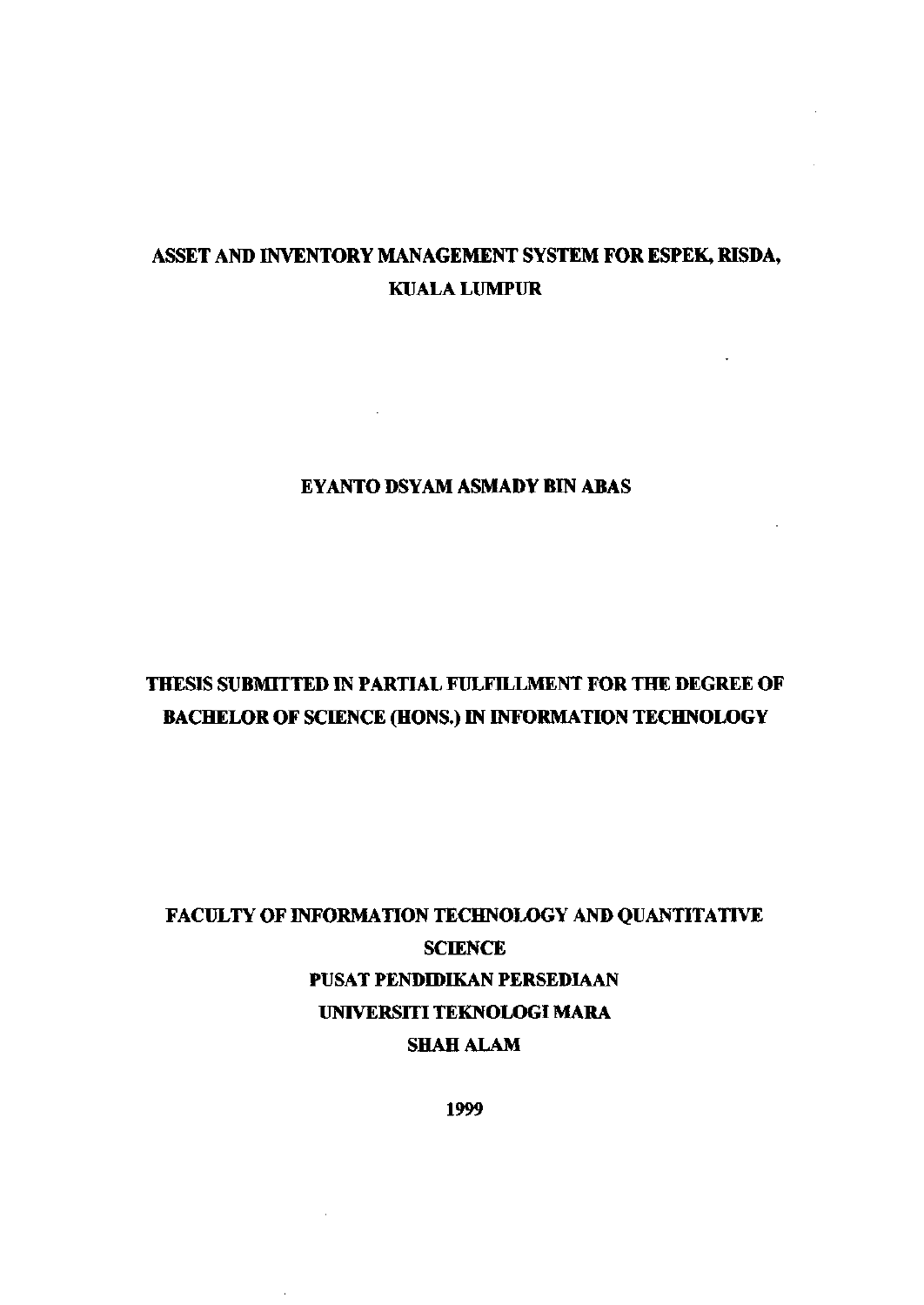I hereby declare that the work in this thesis is my own except for quotations and summaries which have been duly acknowledged

30 November 1999

AM ASMADY ABAS **EYANTS DSY** 

### **PENGAKUAN**

Saya akui karya ini adalah hasil kerja saya sendiri kecuali nukilan dan ringkasan yang tiap-tiap satunya telah saya jelaskan sumbemya.

30 November 1999

EYANTO DS YAW ASMADY ABAS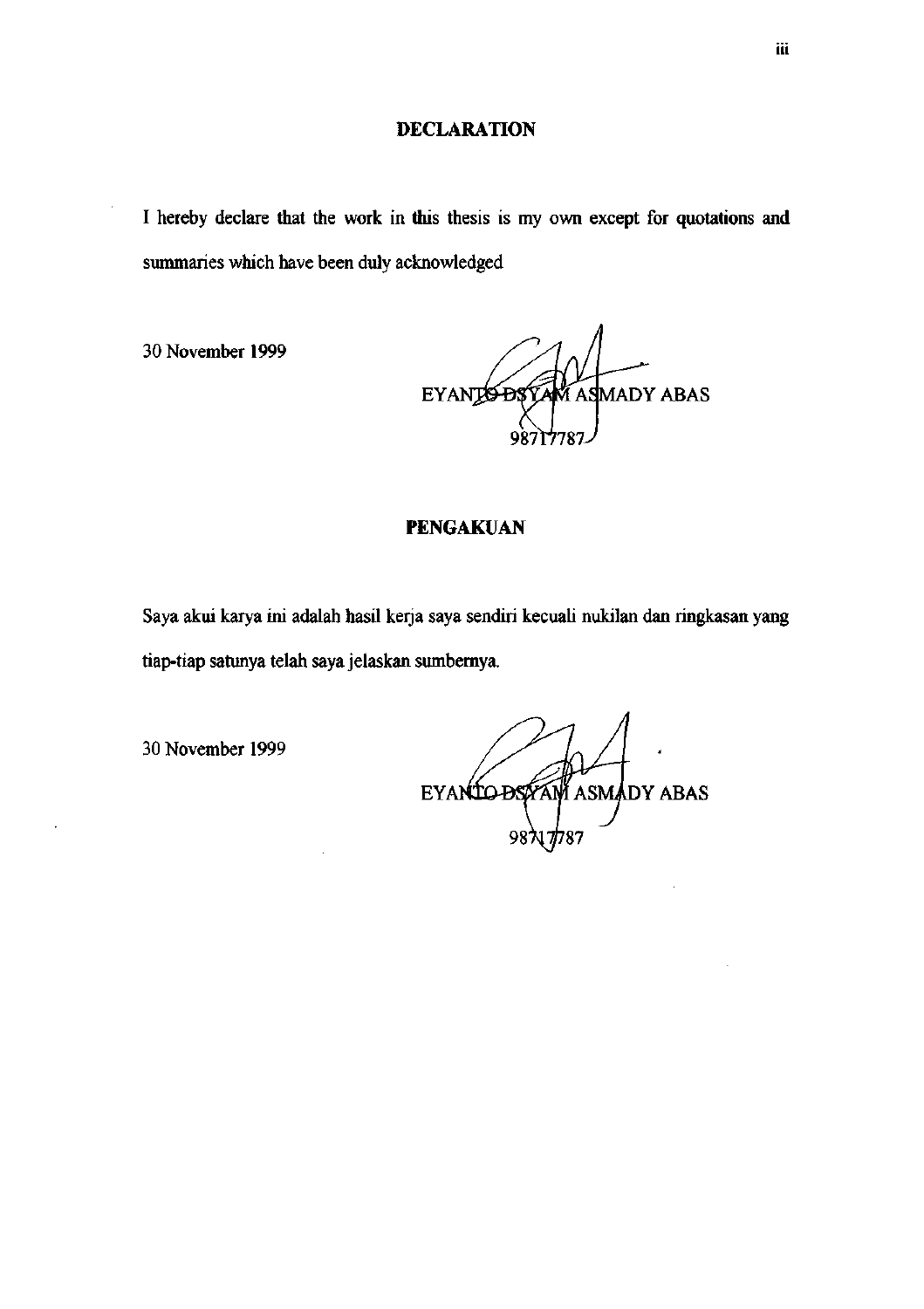#### **ACKNOWLEDGEMENT**

First of all, I would like to express my gratitude to ALLAH, The Most Gracious and The Most Merciful, for His Guidance and Help.

Secondly, I would like to thank Puan Nursuriati @ Liza Jamil, coordinator of Information System Project (ITC 599) course for her guidance and cooperation in helping me to complete this report.

Thirdly, I would also like to thank Puan Zaidah Ibrahim, my internal supervisor for Sistem Pengurusan Aset dan Inventori (SPAI) project. Her comments and suggestions are valuable to make sure the requirements and specifications of this project are met.

Fourthly, I would also like to thank Cik Hafidah Shahril, my external supervisor for this project who is the system analyst for Estet Pekebim Kecil SDN. BHD. (ESPEK). I really appreciate what she has done in helping me to reach all my objectives of this project.

Finally, I would like to thank all of my friends for their supports while doing the project and last but not least, I would like to thank my family for their encouragement and understanding.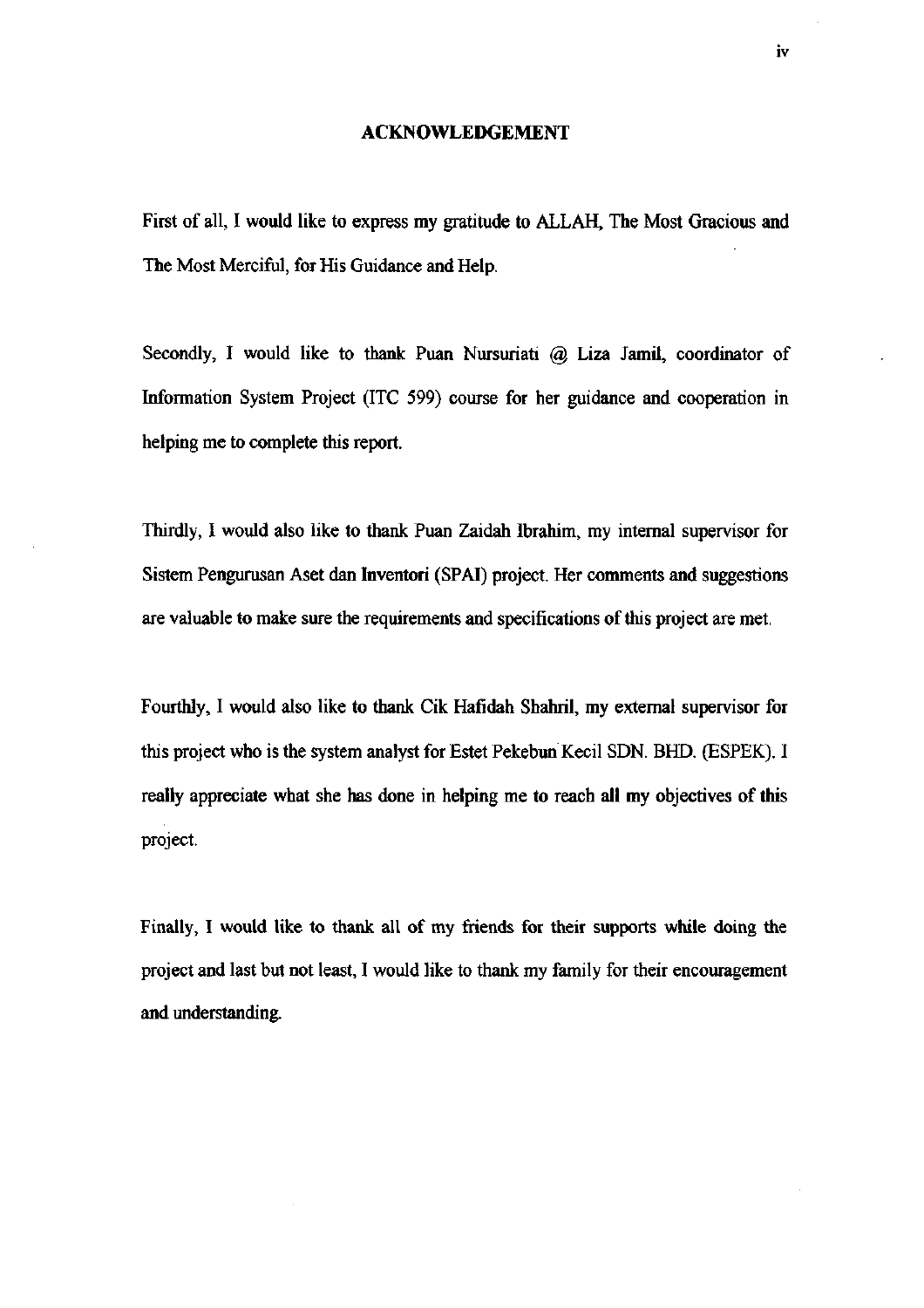#### **ABSTRACT**

The development of Asset and Inventory Management System is proposed by Estet Pekebun Kecil SDN. BHD. (ESPEK). ESPEK is one of the subsidiary companies of RISDA. The main objective of this system is to help ESPEK in keeping track of assets and inventories purchased. The classification of an item whether it falls under asset or inventory is based on the price of the item. If the price of the item is equal or above RM 5000 then it will be considered as asset, otherwise it will be considered as inventory. The importance of keeping track is to enhance the administrators' task in monitoring the condition and location of a particular asset or inventory. The condition monitoring process of an asset covers only the physical structure while the condition monitoring process of an inventory covers the physical structure within a specified time range starting from the date of purchase until the date of expire. The location monitoring process is almost similar for both asset and inventory except that inventory items are usually transferred from one location to another. The method implemented here is by storing the information of an asset or inventory in a database and designing an interface to have access to the database. In this project, the development of database structure is using Microsoft™ Access 97 while the interface is developed using Microsoft<sup>TM</sup> Visual Basic 6.0 (Professional Edition).